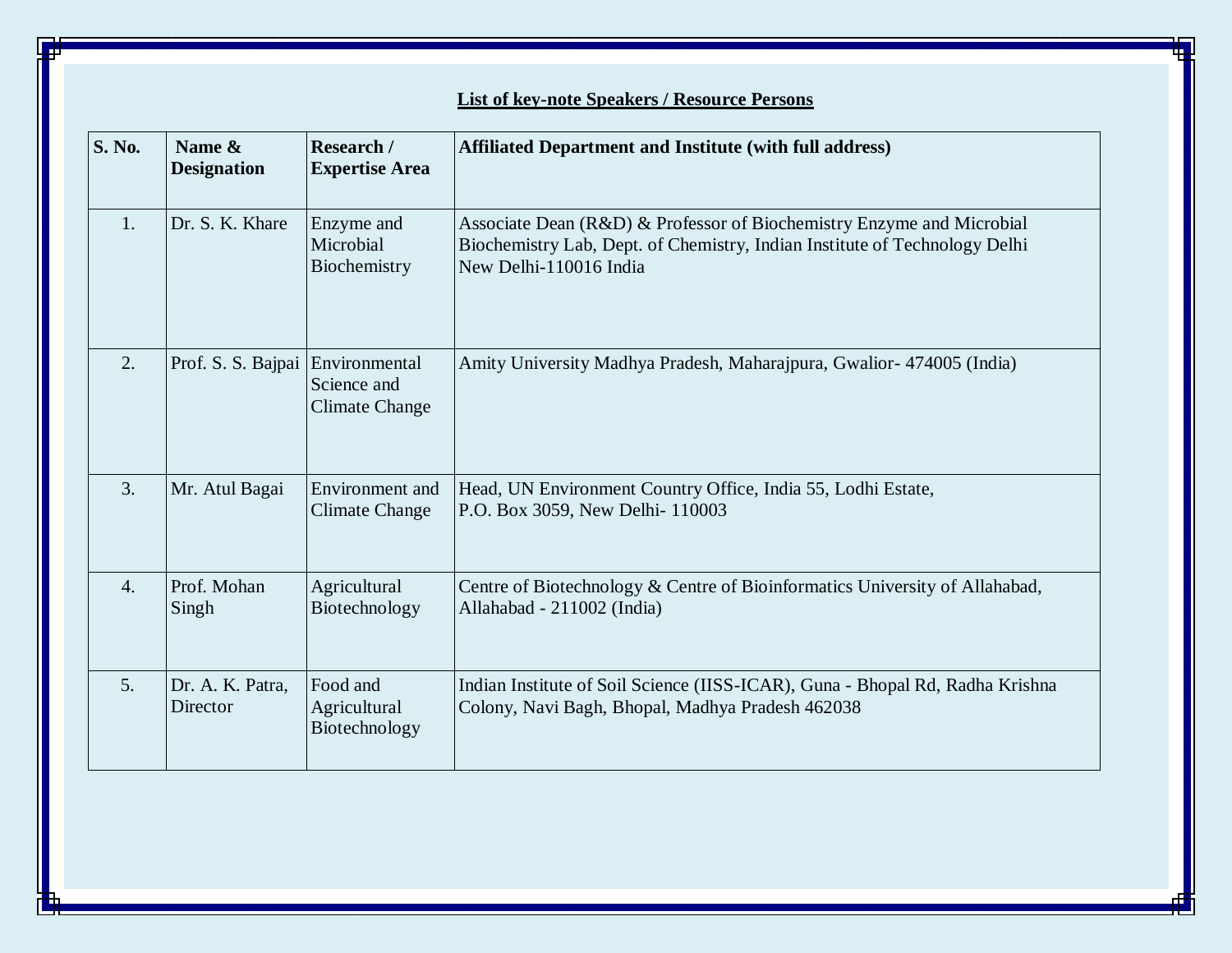| 6.  | Dr. Aparup Das<br>Director | Medical<br>Biotechnology                  | National Institute for Research in Tribal Health (NIRTH), Nagpur Road, Near NSCB<br>Medical Collage, Dhanvantri Nagar, Shastri Nagar, Jabalpur, Madhya Pradesh<br>482003 |
|-----|----------------------------|-------------------------------------------|--------------------------------------------------------------------------------------------------------------------------------------------------------------------------|
| 7.  | Dr. Phalisteen<br>Sultan   | Food and<br>Agricultural<br>Biotechnology | Plant Biotechnology Division CSIR-Indian Institute of Integrative Medicine<br>Sanat Nagar, Srinagar - Kashmir, 190005<br>Jammu & Kashmir, India                          |
| 8.  | Prof. Gyan<br>Ranjan Raout | Food and<br>Agricultural<br>Biotechnology | Department of Agricultural Bio-technology, College of Agriculture, OUAT,<br>Bhubaneswar- 751003, Dist- Khordha, Odisha                                                   |
| 9.  | Shri Abhilash<br>Khandekar | Climate change<br>and challenges          | Room No. 121, First Floor Parliament Library Building Lok Sabha Secretariat<br>New Delhi-110001                                                                          |
| 10. | Prof. Bechan<br>Sharma     | Medical<br>Biotechnology                  | Department of Biochemistry University of Allahabad Allahabad-211002 India                                                                                                |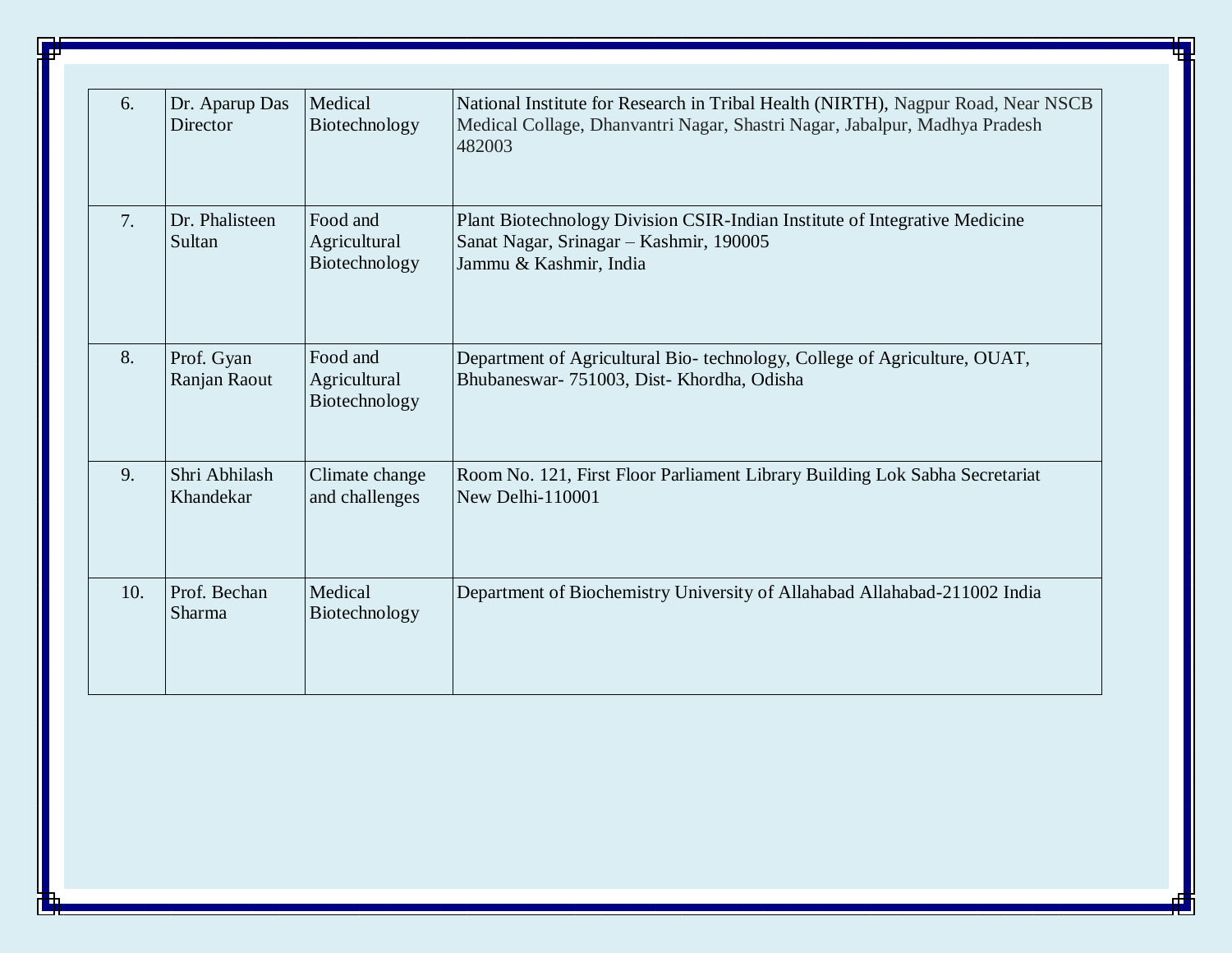| 11. | Dr Siya Ram                                      | Medical<br>Biotechnology                                          | School of Biotechnology, Gautam Buddha University, Gr. Noida, UP,-201312,<br>India                                                    |
|-----|--------------------------------------------------|-------------------------------------------------------------------|---------------------------------------------------------------------------------------------------------------------------------------|
| 12. | Dr. Deepak<br>Rawool                             | Animal<br>Biotechnology<br>and Veterinary<br><b>Public Health</b> | Veterinary Public Health Division<br>ICAR-Indian Veterinary Research Institute, Izatnagar - Bareilly (UP) -243122                     |
| 13. | Prof. Anita Patil                                | Medical and<br>Pharmaceutical<br>Biotechnology                    | Department of Biotechnology, Sant Gadge Amrawati University, Amarawati<br>(MH)                                                        |
| 14. | Dr. Maulin<br><b>Pramod Shah</b>                 | Waste management<br>and bioremediation                            | Industrial Waste Water Research Lab, Division of Applied & Environmental<br>Microbiology Enviro Technology Limited Ankleshwar-393002  |
| 15. | Prof. Anil<br>Prakash                            | Agricultural<br>Biotechnology                                     | Department of Microbiology Barkatullah University, Bhopal (MP) India                                                                  |
| 16. | Dr. Gerard<br>Abraham,<br>Principal<br>Scientist | Algal<br>Biotechnology                                            | Division og Microbiology, Indian Agricultural Research Institute (IARI), Janak<br>vihar, Pusa, New Delhi, Delhi 110012                |
| 17. | Prof. S.<br>Raisuddin                            | Waste management<br>and bioremediation                            | Department of Medical Elementology & Toxicology Jamia Hamdard (A<br>Government- aided Deemed University)<br>New Delhi - 110062, India |
| 18. | Dr. G.<br>Narasimha                              | Bionanotechnology                                                 | Applied Microbiology Laboratory, Department of Virology,<br>Sri Venkateswara University Tirupati - 517502<br>Andhra Pradesh           |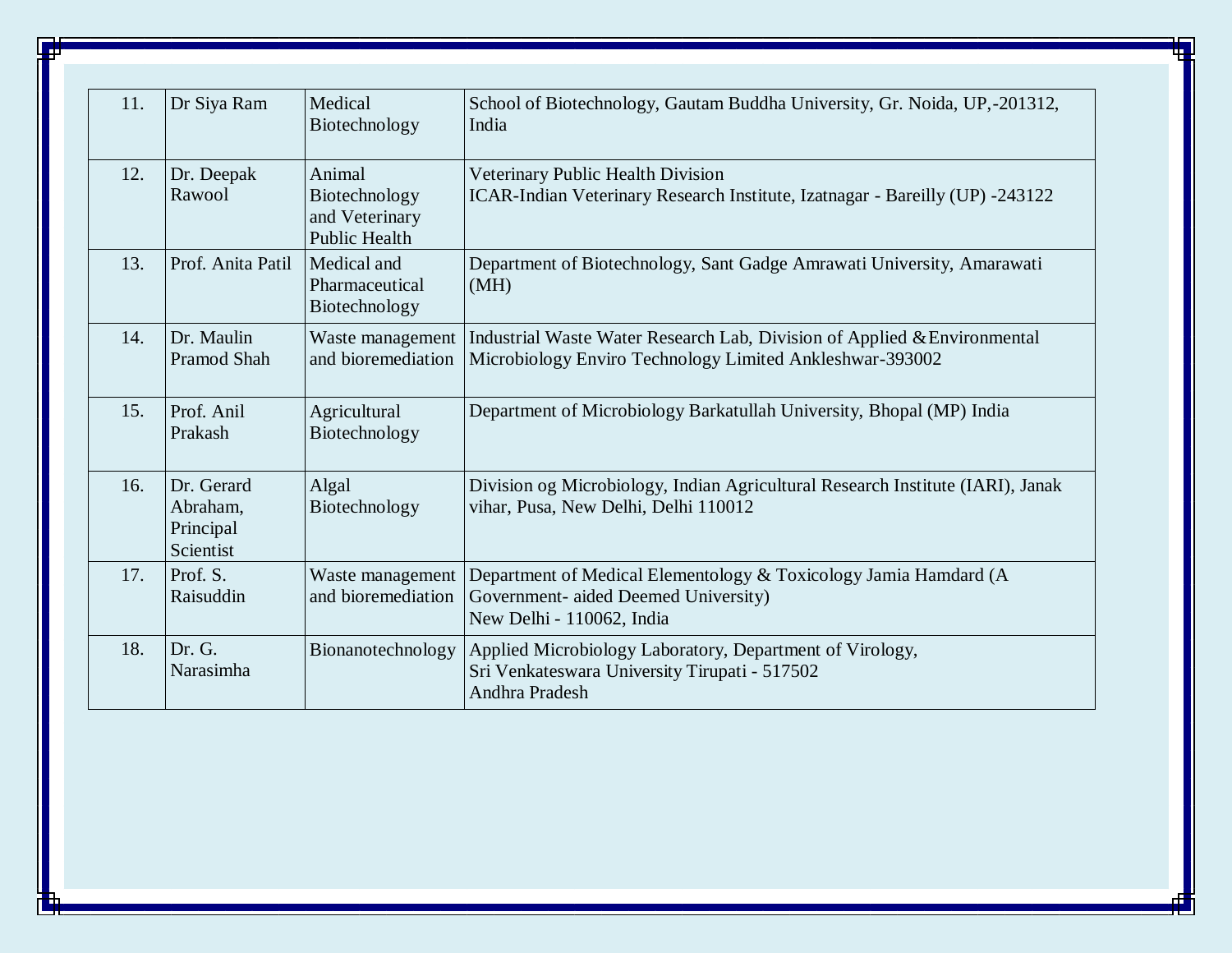| 19. | Dr. Manish                 | Energy                        | Department of Energy and Environment, TERI University, 10, Institutional Area,                                 |
|-----|----------------------------|-------------------------------|----------------------------------------------------------------------------------------------------------------|
|     | Srivastava                 | Biotechnology                 | Vasant Kunj, New Delhi - 110 070                                                                               |
| 20. | Dr. Khushhali<br>M. Pandey | <b>Bioinformatics</b>         | Dept. of Biological Science & Engineering, Maulana Azad National Institute of<br>Technology, Bhopal (MP) India |
| 21. | Prof. R.C. Dubey           | Agricultural<br>Biotechnology | Department of Microbiology, Gurukul Kangri University, Haridwar (Uttarakhand)                                  |
| 22. | Dr. Shivendra              | Medical                       | Dept. of Biological Science & Engineering, Maulana Azad National Institute of                                  |
|     | Chaurasia                  | Biotechnology                 | Technology, Bhopal, MP, India                                                                                  |
| 23. | Prof. Navin                | Industrial                    | Department of Applied Microbiology, Dr. H.S. Gaur Central University, Sagar                                    |
|     | Kango                      | Biotechnology                 | (MP) India                                                                                                     |
| 24. | Prof. Pratyoosh            | Industrial                    | Department of Microbiology Maharshi Dayanand University, Rohtak-                                               |
|     | Shukla                     | Biotechnology                 | 124001, Haryana, INDIA                                                                                         |
| 25. | Prof. Ragini<br>Gothalwal  | <b>Bioinformatics</b>         | Department of Biotechnology, Barkatullah University, Bhopal (MP)                                               |